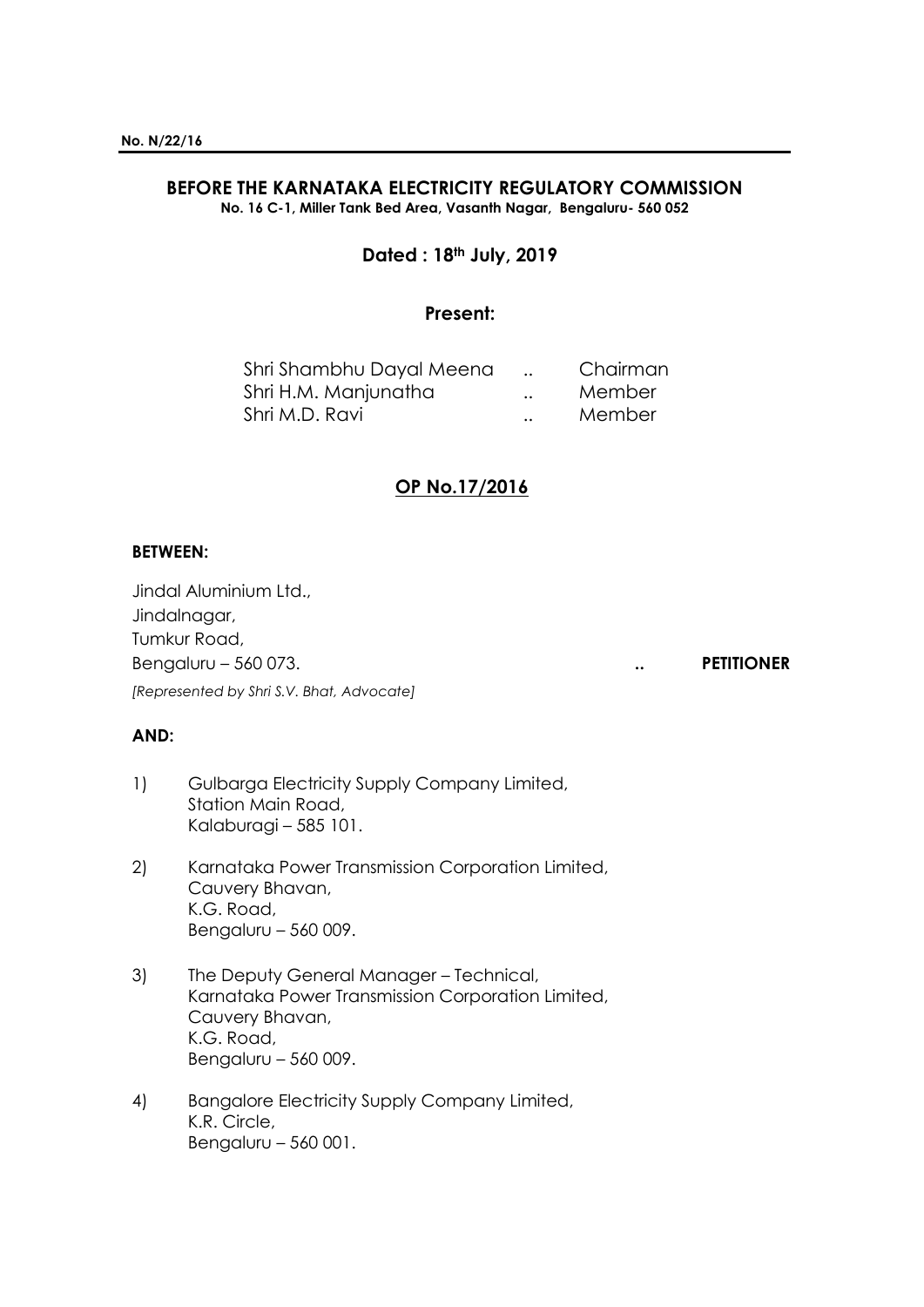- 5) The General Manager Electrical, Power Purchase, Bangalore Electricity Supply Company Limited, K.R. Circle, Bengaluru – 560 001.
- 6) Chamundershwari Electricity Supply Corporation Limited, No.29, Kaveri Grameena Bank Road, Vijayanagar, 2nd Stage, Hinkal, Mysuru – 570 019.
- 7) The Superintending Engineer Electrical / Commercial, Chamundershwari Electricity Supply Corporation Limited, No.29, Kaveri Grameena Bank Road, Vijayanagar, 2nd Stage, Hinkal, Mysuru – 570 019. **.. RESPONDENTS**

*[Respondent-1 and 2 represented by Indus Law, Advocates, Respondents 4 and 6 represented by Justlaw, Advocates]*

**- - - - - -**

**\_\_\_\_\_\_\_\_\_\_\_\_\_\_\_\_\_\_\_\_\_\_\_\_\_\_\_\_\_\_\_\_\_\_\_\_\_\_\_\_\_\_\_\_\_\_\_\_\_\_\_\_\_\_\_\_\_\_\_\_\_\_\_\_\_\_\_\_\_\_\_\_\_\_\_\_\_\_\_\_\_\_\_\_\_\_\_\_\_\_\_\_\_\_\_**

### **ORDERS**

- 1) Originally, the Petitioner has filed the present Petition before this Commission on 09.03.2016 against the 1st Respondent-Gulbarga Electricity Supply Company Limited (GESCOM) alone, praying to:
	- (a) direct the said Respondent to pay Rs.40,34,864/-, being the price of 8,97,303 units of energy injected into the Grid, for the period between 04.10.2015 and 17.11.2015;
	- (b) Or in the alternative, direct the said Respondent to allot 8,97,303 units of energy injected into the Grid, for the Petitioner's own consumption; and,
	- (c) Direct the said Respondent to pay the cost of the present proceedings and such other reliefs, as are just and equitable.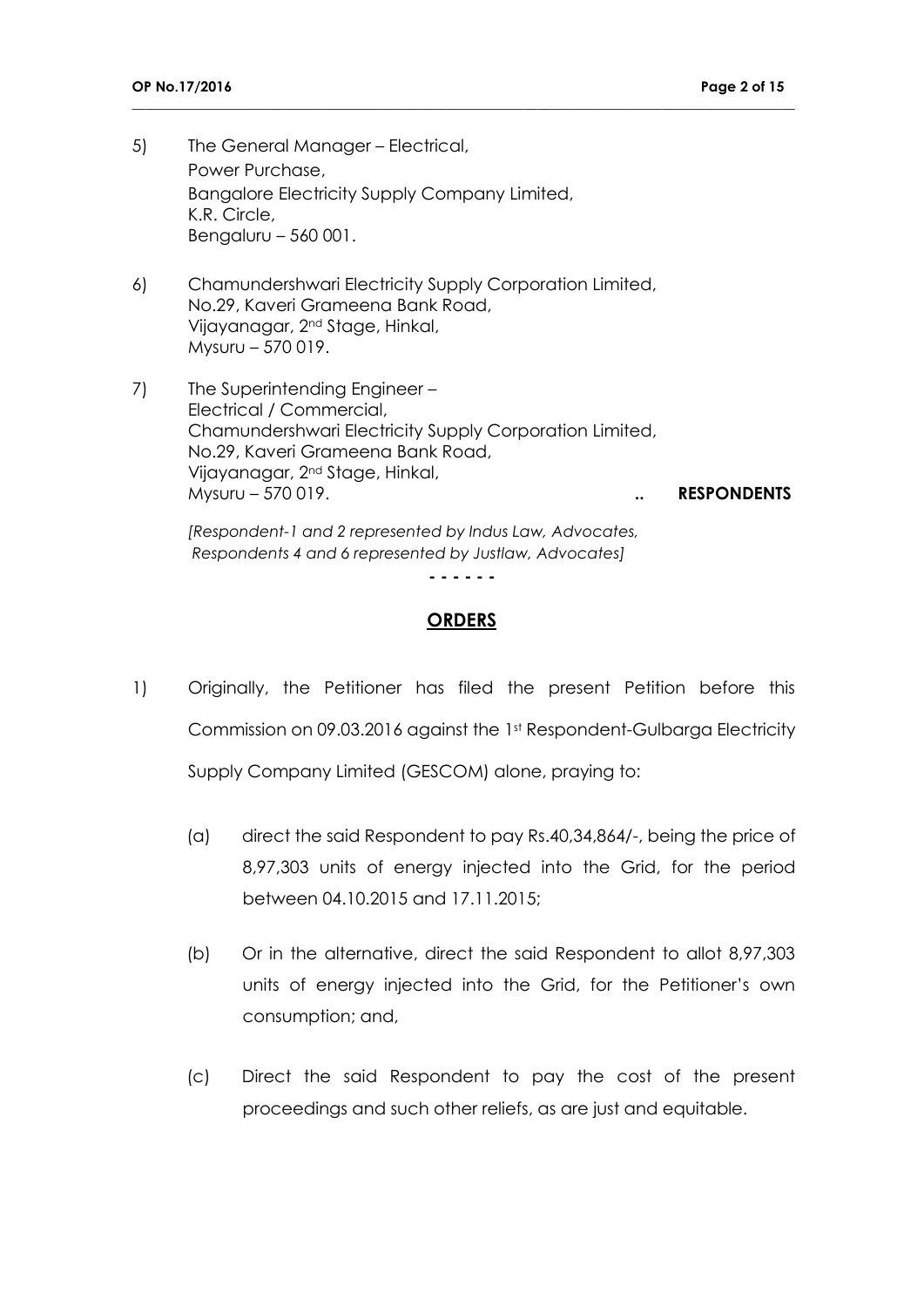2) On 28.03.2017, the Petitioner filed an Application to implead Respondent Nos.2 to 7 in the Cause Title of the Petition. That Application was allowed by this Commission and the Petitioner filed the Amended Petition on 11.07.2018.

- 3) On 28.03.2017, the Petitioner had filed another Application for amendment of the 'Prayer' Column of the Petition, so as to claim interest on the amount that might be awarded to the Petitioner. This Application was opposed by the 1st Respondent (GESCOM). The Commission has not passed any Order on this Application. It appears, the Petitioner has also not pressed for any Order on this Application for amendment of the 'Prayer' Column. Hence, the 'Prayer' Column of the Petition is not amended by the Petitioner.
- 4) The material facts required for the disposal of the present Petition may be stated as follows:
- (a) That the Government of Karnataka, vide its Order dated 27.02.2015, permitted transfer of 24.08 MW Wind Power capacity in favour of the Petitioner, from out of 300 MW Wind Power capacity allotted to M/s. Vish Wind Infrastructure LLP. Thereafter, the Petitioner installed 12 MW capacity Wind Power Generating units, out of the capacity of 24.08 MW, allotted to it.
- (b) The 12 MW capacity Wind Power Project was commissioned on 03.10.2015, as evidenced by the Commissioning Certificate dated 03.10.2015, produced at ANNEXURE-A.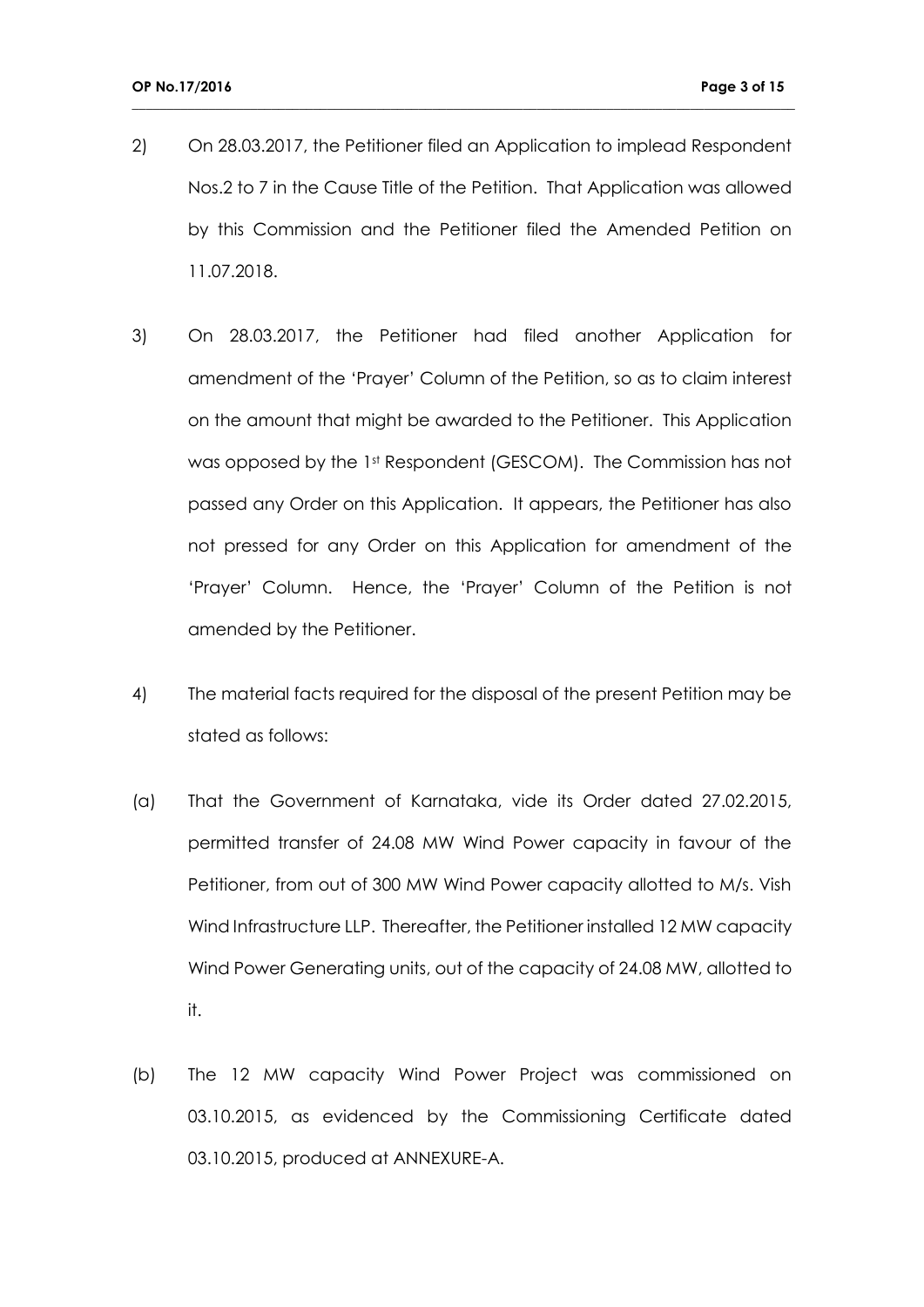(c) The Petitioner executed a Wheeling & Banking Agreement (W&BA) dated 18.11.2015 with the other signatories to the W&BA, Respondents 1, 2, 4 and 6, i.e., GESCOM, KPTCL, BESCOM and CESC, respectively, to wheel the energy for its captive consumption and also to its captive consumers. Subsequent to the execution of the W&BA, the Petitioner itself consumed certain quantity of energy generated and sold the remaining quantity of energy to its open access consumers, out of the energy generated from its Wind Power Project.

- (d) The Petitioner claims that, it had injected 8,97,303 units of energy into the Grid, from its Wind Power Project, from 03.10.2015 (date of commissioning of the Project) to 17.11.2015 (before executing the W&BA).
- (e) The Wind Power Project of the Petitioner was situated within the local jurisdiction of the 1st Respondent (GESCOM). The captive Drawal Points of the Petitioner and the Drawal Point of one of the open access consumers were within the jurisdiction of the 4<sup>th</sup> Respondent (BESCOM). The Drawal Point of another open access consumer was within the jurisdiction of the 6<sup>th</sup> Respondent (CESC).
- (f) The Petitioner states that, subsequent to the commissioning of the Wind Power Project, till the execution of the W&BA, the power was injected into the Grid from the Project, amounting to 8,97,303 units and that the 1st Respondent (GESCOM) issued 'B' Forms, evidencing the injection of power during the months of October and November, 2015. The Petitioner further states that, since the power so generated was injected into the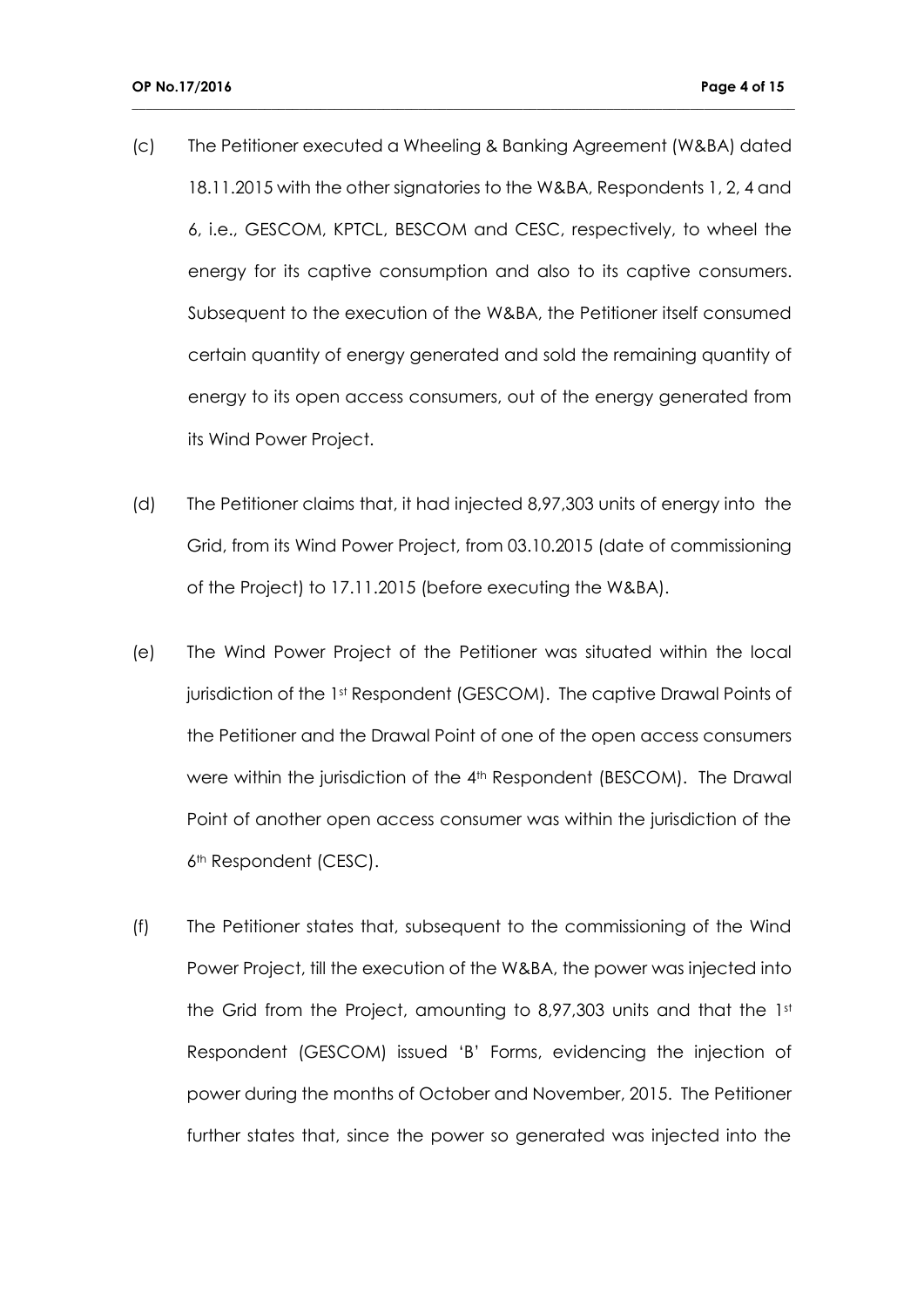Grid of the 1st Respondent (GESCOM), as aforesaid and not used by the Petitioner, the 1st Respondent (GESCOM) was liable to pay for the power so injected and that the Petitioner had raised two Invoices, separately, for the aforesaid quantum of energy, at the rate of Rs.4.50 per unit, but the 1st Respondent (GESCOM) failed to pay the said amounts.

- (g) The energy so injected into the Grid was received by the  $1<sup>st</sup>$  Respondent (GESCOM) without any demur. Therefore, the 1st Respondent (GESCOM) was liable to pay for the same or to return the said quantity of energy for the use of the Petitioner.
- 5) Upon Notice, the 1st Respondent (GESCOM) appeared through its counsel and filed its Statement of Objections, denying the claim of the Petitioner. The defence taken by the 1st Respondent (GESCOM) may be stated as follows:
- (a) That, the Petition is bad in law for non-joinder of the necessary parties. The other parties to the W&BA dated 18.11.2015 and also the other Distribution Licensees of the State were necessary parties, including the Nodal Agency, who grants the open access. That, in the absence of these parties, the Petition is liable to be dismissed.
- (b) That, the Petition does not disclose any cause of action for the claim made against this Respondent. There was no Agreement between the parties to pay for the energy injected into the Grid, prior to the execution of the W&BA. The provisional interconnection approval dated 01.10.2015 specifically provides that, the Petitioner was not entitled to inject energy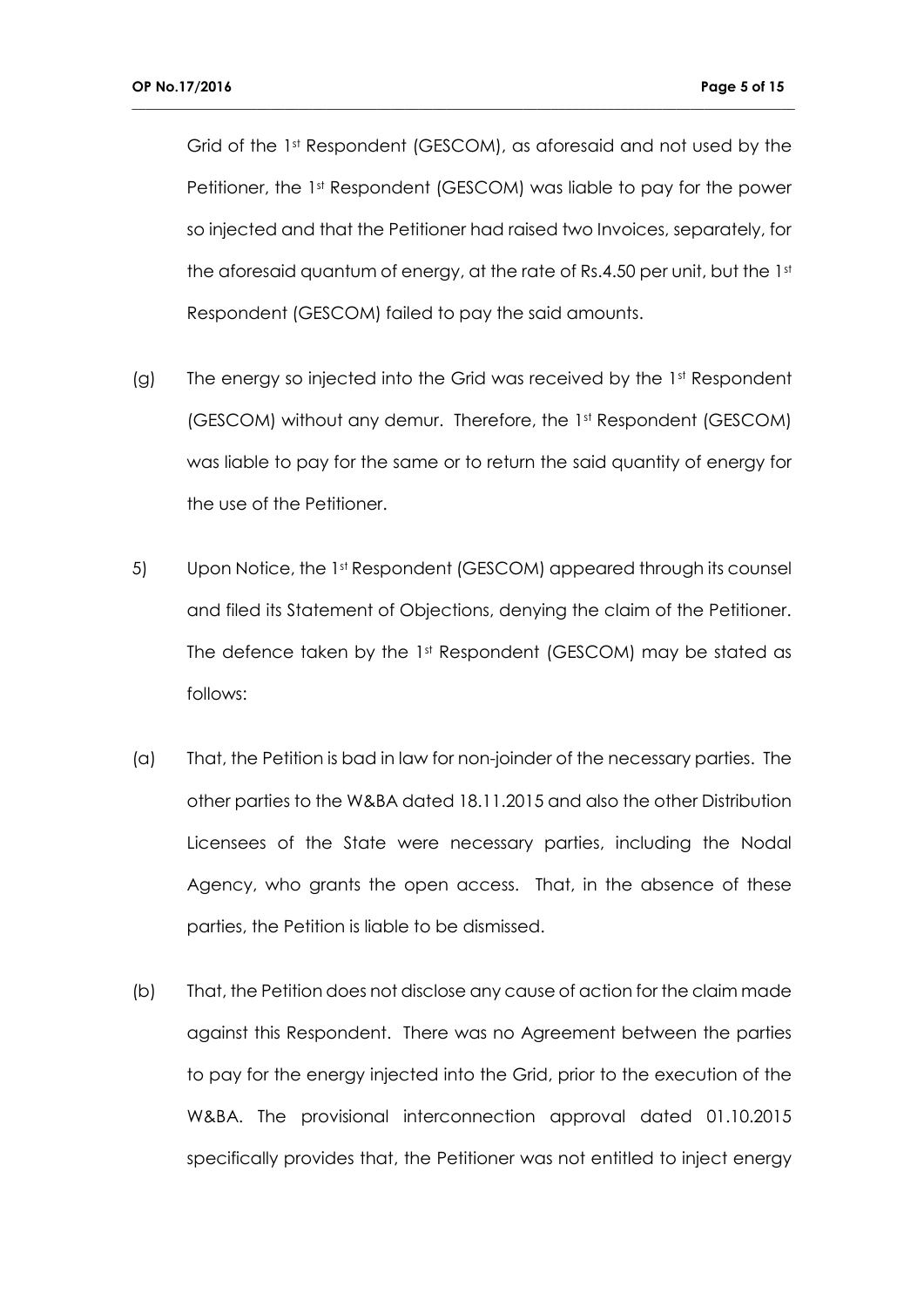into the Grid, without there being any commercial Agreement for sale of energy and that the KPTCL was not liable for the energy so injected, if any. The Petitioner was undisputedly and unmistakably aware that the unscheduled energy, without a Contract, would not be paid for.

- (c) That, once a Project is synchronized with the Grid, the readings of the energy injected have to be taken, in order to facilitate the energy balancing of the Grid, irrespective of whether there was any commercial Agreement entered into, prior to injection of power or not. The further assertion of the Petitioner that this Respondent generated 'B' Forms, was of no aid to the Petitioner's case. Therefore, the 1st Respondent (GESCOM) denied its liability to pay any amount or to return any energy to the Petitioner, in this regard.
- (d) That, in the event of allowing the claim of the Petitioner, or any part of it, all the ESCOMs of the State were jointly and severally liable to make good the claim of the Petitioner.
- 6) Subsequent to filing of the Statement of Objections by the 1st Respondent (GESCOM), the Petitioner has filed the aforesaid Application to implead the Respondents 2 to 7 and the same has been allowed by this Commission. It may be noted that, the Petitioner has not sought for any consequential amendment in the pleadings and in the 'Prayer' Column, while making the application for impleading the Respondents 2 to 7.
- 7) The other Respondents have also filed their Statement of Objections, denying the claim made by the Petitioner in the Petition.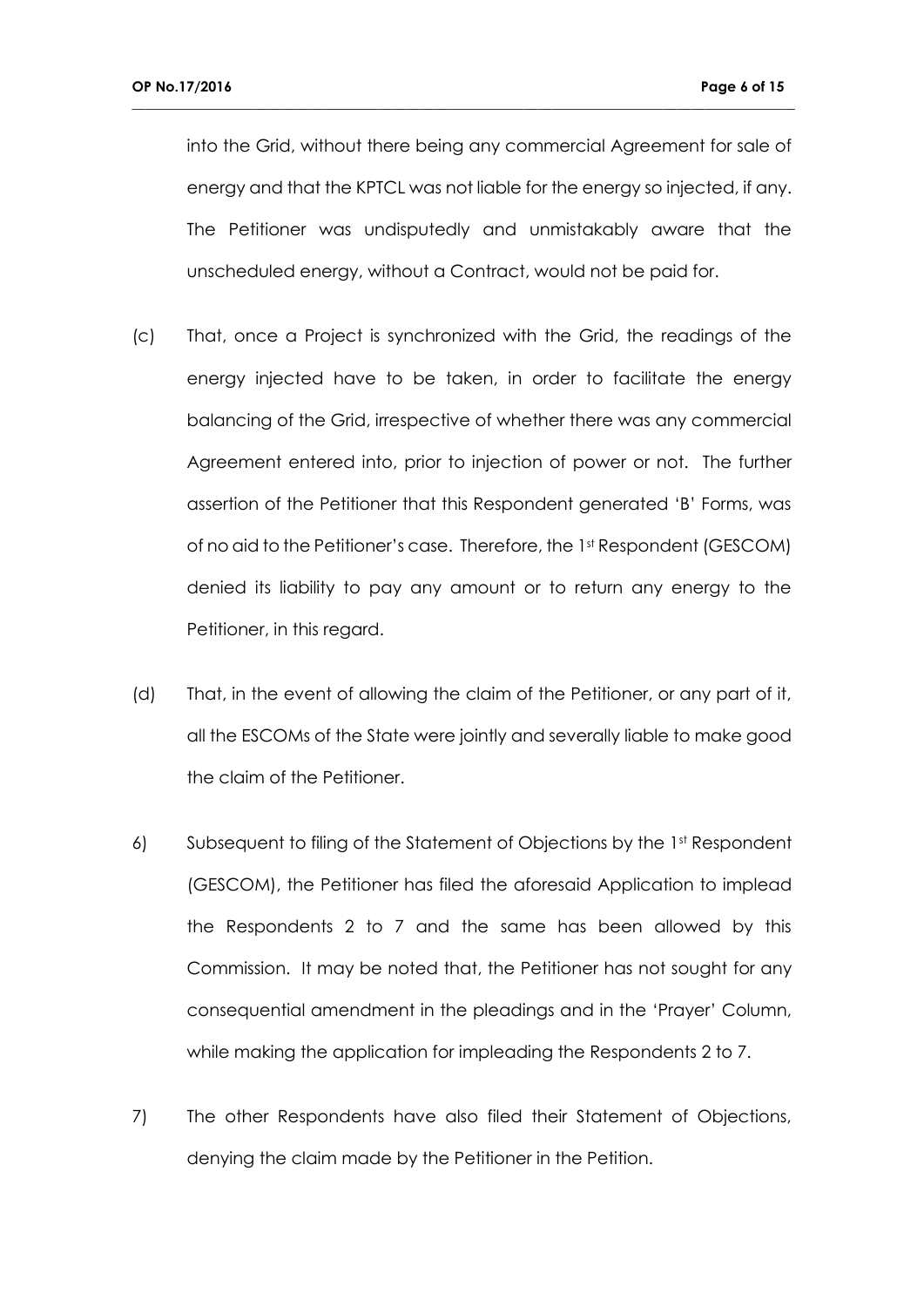8) During the proceedings of the case, the Petitioner was permitted to produce additional documents, if any, and accordingly, the Petitioner has produced the Provisional Interconnection Approval dated 01.10.2015 and the approval for open access dated 28.09.2015 granted by the State Load Despatch Centre (SLDC), permitting the execution of the W&BA, and to make payment of the Security Deposit of Rs.18,80,880/-, before commencement of wheeling of energy.

- 9) We have herd the learned counsel for the parties. The learned counsel for the Petitioner has also filed the Written Arguments.
- 10) From the oral submissions of the learned counsel for the parties and the pleadings on record, the following Issues would arise, for our consideration:
	- (1) Whether the Petitioner is entitled to any compensation for the energy injected into the Grid, prior to execution of the W&BA, on the principles stated in Section 70 of the Indian Contract Act, 1872?
	- (2) Under what circumstances, the Petitioner could claim compensation for the energy injected into the Grid, prior to execution of the W&BA and whether the Petitioner has made out such a case for claiming compensation?
	- (3) What Order?
- 11) After considering the rival contentions and the material placed on record, our findings on the above Issues are as follows: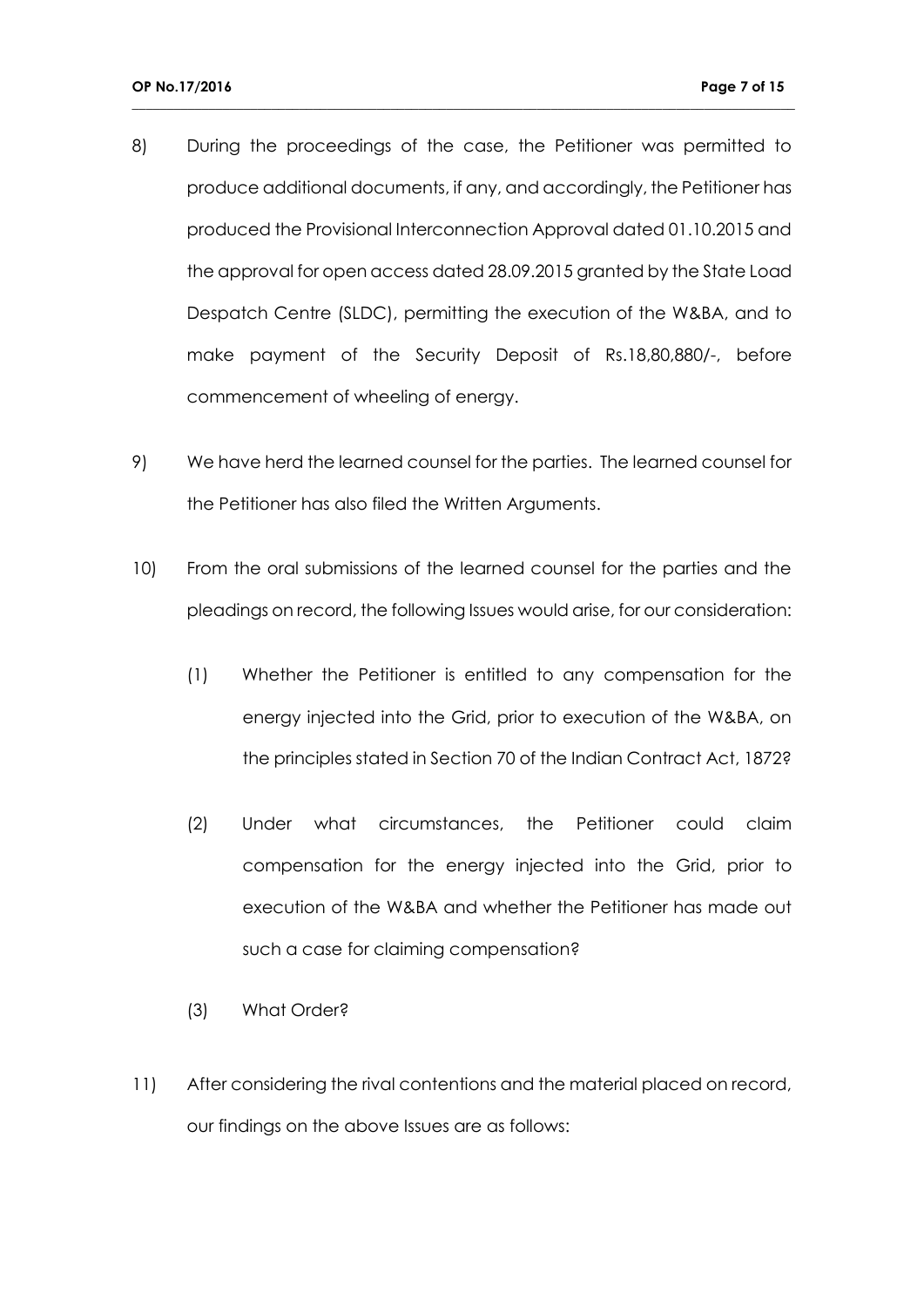12) **ISSUE No.(1):** *Whether the Petitioner is entitled to any compensation for the energy injected into the Grid, prior to execution of the W&BA, on the principles stated in Section 70 of the Indian Contract Act, 1872?*

- (a) The learned counsel for the Petitioner has contended that, on the principles stated in Section 70 of the Indian Contract Act, the Petitioner may be awarded compensation for the energy injected into the Grid, prior to the execution of the W&BA. He has submitted that, the energy injected into the Grid would be consumed, instantly, by the consumers of the one or the other Distribution Licensees of the State. The learned counsel for the Respondents submitted that, the Petitioner has failed to make out a claim under Section 70 of the Indian Contract Act. He has contended that, there was no voluntary acceptance of the power injected into the Grid by any of the ESCOMs and that the injection of such power amounted to thrusting upon the Respondents the amount of energy, without there being any option for the Respondents to refuse it. It is also contended that, the Respondents cannot make use of the unscheduled energy injected into the Grid and it is almost impossible to prove, whether actually the unscheduled energy injected into the Grid was consumed.
- (b) A similar question had arisen in OP No.32/2014, in the case of *Lalpur Wind Energy Private Limited –Vs- KPTCL and others*, decided by this Commission on 26.11.2015. The said Order was upheld by the Hon'ble Appellate Tribunal for Electricity (ATE) in Appeal No.37/2016, decided on 08.02.2019. After considering the rival contentions therein and the precedents on this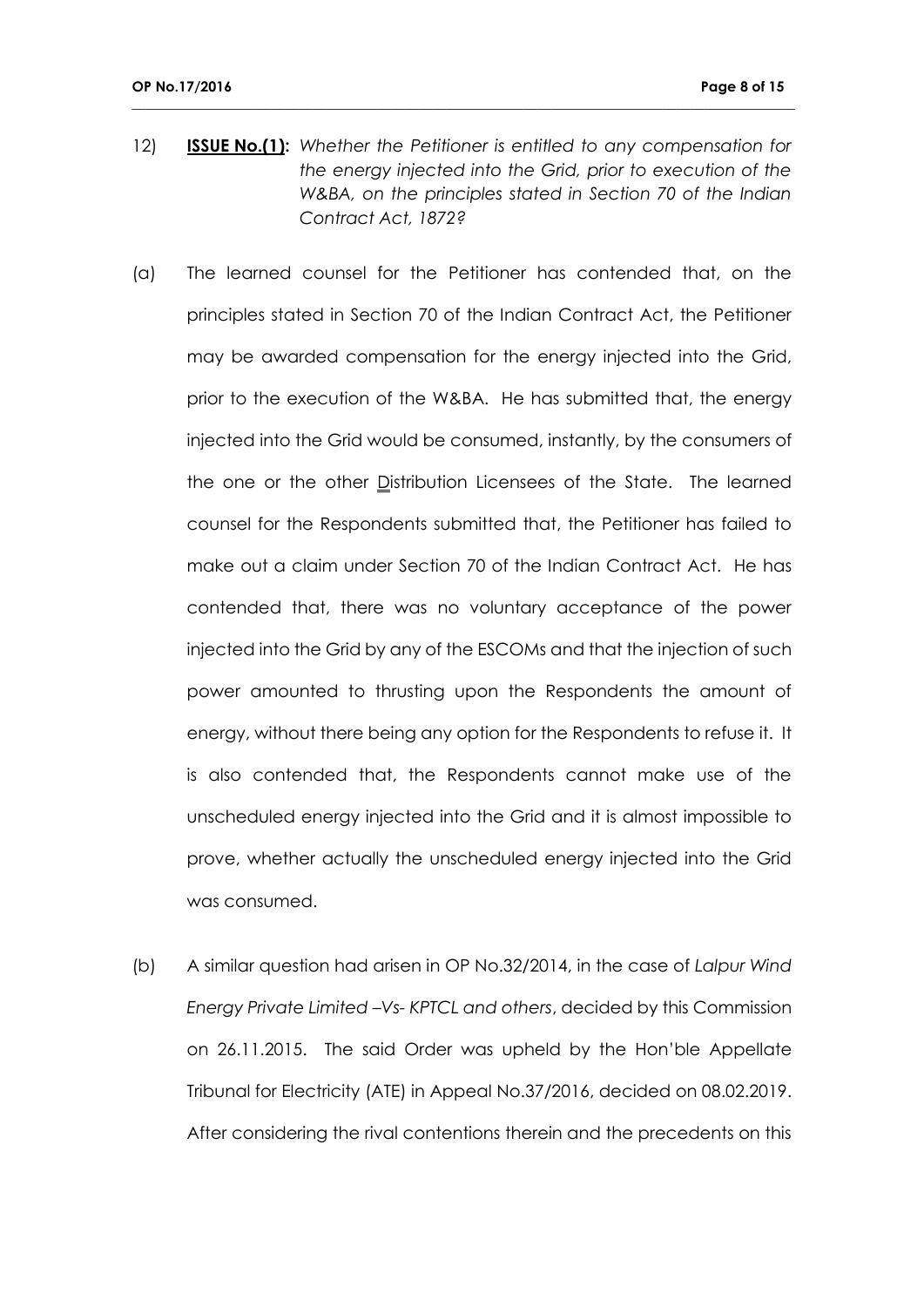point, this commission has held in that case that, the person injecting the power into the Grid, prior to the date of execution of the W&BA, was not entitled to any compensation, on the principles stated in Section 70 of the Indian Contract Act. For consideration of this issue, the facts considered in the *Lalpur Wind Energy Private Limited* case and in the present case are similar and one and the same. We think, the reasons stated in Paragraph-9 of the Order dated 26.11.2015 in that case would actually hold good in this case also. The said Paragraph-9 of the Order reads thus:

**\_\_\_\_\_\_\_\_\_\_\_\_\_\_\_\_\_\_\_\_\_\_\_\_\_\_\_\_\_\_\_\_\_\_\_\_\_\_\_\_\_\_\_\_\_\_\_\_\_\_\_\_\_\_\_\_\_\_\_\_\_\_\_\_\_\_\_\_\_\_\_\_\_\_\_\_\_\_\_\_\_\_\_\_\_\_\_\_\_\_\_\_\_\_\_**

# *"*9) *ISSUE No.(3): Whether the Petitioner is entitled to any compensation for the energy injected prior to the date of execution of the W&BAs, on the principles stated in Section 70 of the Indian Contract Act, 1872?*

- *(a) The Petition does not contain any averments for basing the reliefs, claimed therein, on the principles stated in Section 70 of the Contract Act. The Respondents, in their Statement of Objections, have contended that, in the facts of the present case, Section 70 of the Contract Act has no application for claiming compensation for the energy injected into Grid prior to the execution of the W&BAs. The Petitioner, in its Rejoinder, has contended that the provisions of Section 70 of the Contract Act and the principles of quantum meruit should apply in the present case, wherein an implied contract shall be assumed, from the date of commissioning till the date of execution of the W&BA. The Petitioner has also contended that the delay in granting of Open Access and execution of the W&BA, would attract the applicability of Section 70 of the Contract Act. In view of such pleadings, this issue has been framed.*
	- *(b) Section 70 of the Contract Act reads as follows:*

*'70. Obligation of person enjoying benefit of non-gratuitous act.*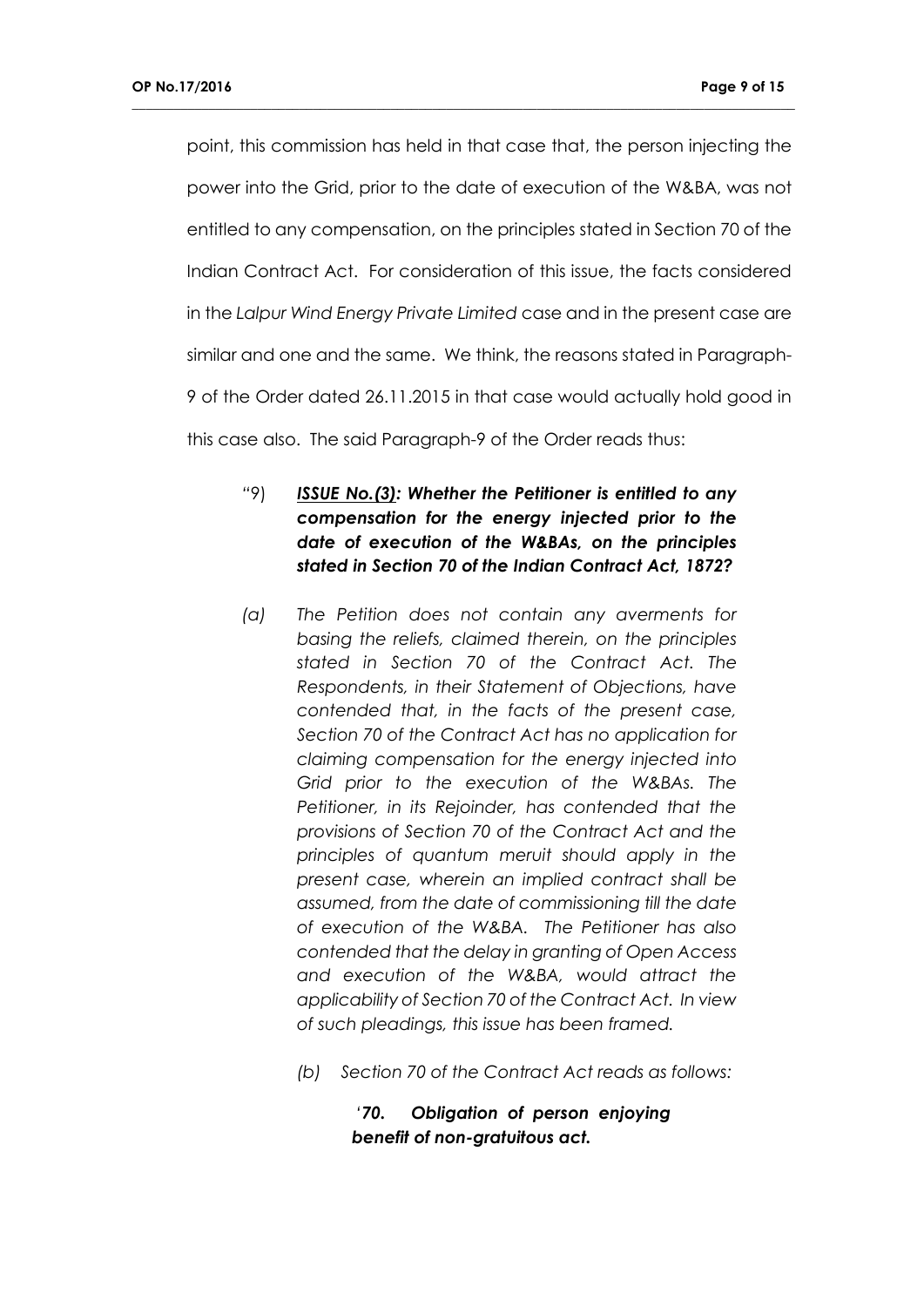*Where a person lawfully does anything for another person, or delivers anything to him, not intending to do so gratuitously, and such another person enjoys the benefit thereof, the latter is bound to make compensation to the former in respect of, or to restore, the thing so done or delivered.'*

**\_\_\_\_\_\_\_\_\_\_\_\_\_\_\_\_\_\_\_\_\_\_\_\_\_\_\_\_\_\_\_\_\_\_\_\_\_\_\_\_\_\_\_\_\_\_\_\_\_\_\_\_\_\_\_\_\_\_\_\_\_\_\_\_\_\_\_\_\_\_\_\_\_\_\_\_\_\_\_\_\_\_\_\_\_\_\_\_\_\_\_\_\_\_\_**

*(c) Whenever there were unexplained and inordinate delay in granting of Open Access and execution of W&BA by the Utilities, this Commission had allowed compensation to the generator for the energy injected into the Grid during the delayed period. While supporting the grant of compensation in such cases, Section 70 of the Contract Act was also referred to. The analysis of the present case shows that the principles stated in Section 70 of the Contract Act cannot be applied to the present case. The basis of Section 70 is that, something had been done by one party for the other which the party has voluntarily accepted. It is based on the doctrine of restitution, which prevents unjust enrichment by retaining anything received by a party and which does not belong to him, and he must return it to the person from whom he received it or to pay for its value. The Commentary under Section 70 of the Contract Act by the learned Authors, Pollack & Mulla, 14th Edition, Volume II, states the circumstances under which the ingredients of the said Section are not made out, and reads thus :*

> *"… A claim on the basis of something done against the express provisions of statute cannot be claimed under this Section…."*

> *"…Where the Defendant informed the Plaintiff that he did not want the work done, the work was not done lawfully. …"*

> *"…The voluntary acceptance of the benefit of the work done or under delivery is the foundation of the claim under*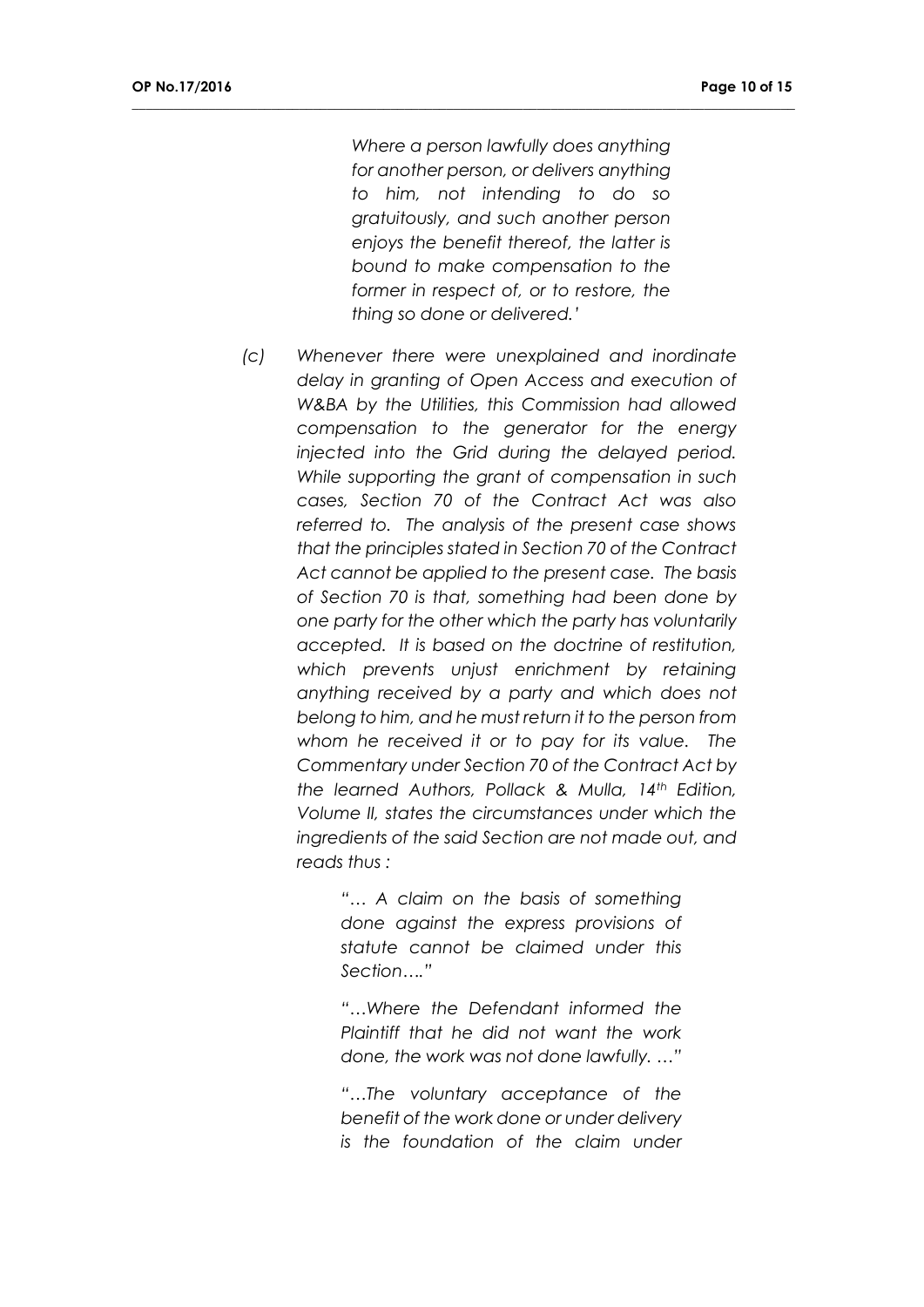*Section 70. The person on whom the benefit is conferred, enjoys the benefit voluntarily. It means that the benefit must not have been thrust upon him without his having the option of refusing it. Nobody has a right to forcing the benefit upon another. …"*

- *(e) In the present case, admittedly, the provisional Interconnection Approvals specifically stated that the generator has to obtain the necessary approval for banking, before injecting the power into the Grid and that any pumping of power without a contractual agreement is not permitted, and any claim in this regard was not maintainable against KPTCL. It is not the case of the Petitioner that it was not aware of such condition imposed in the provisional Interconnection Approvals. Further, it can be noted that the electrical energy injected into the Grid cannot be stored and it would be consumed instantly and there would be no option for the Respondents, either to accept or reject the said energy. Therefore, it is not a case of enjoying the benefit voluntarily by the Utilities, but it amounts to thrusting it upon them, without having the option of refusing it.*
- *(f) In this connection, the decision of the Hon'ble Appellate Tribunal for Electricity (ATE) in Appeal Nos.123 and 124 of 2007, decided on 8.5.2008, in the case of Hyderabad Chemicals Limited –Vs- Andhra Pradesh Electricity Regulatory Commission and others can be usefully referred to. In the said case, the Generating Company approached the APTRANSCO by means of a letter, stating that, in case the generator pumps the energy into the Grid of APTRANSCO before commissioning of the Project and entering into a PPA or necessary Banking-cum-Wheeling Agreement, APTRANSCO will not be required to pay any consideration for the same. After giving such a letter, the Generating Company pumped certain quantity of power into the Grid, and subsequently, made a claim for the quantity of power injected before the date of entering into the PPA. The*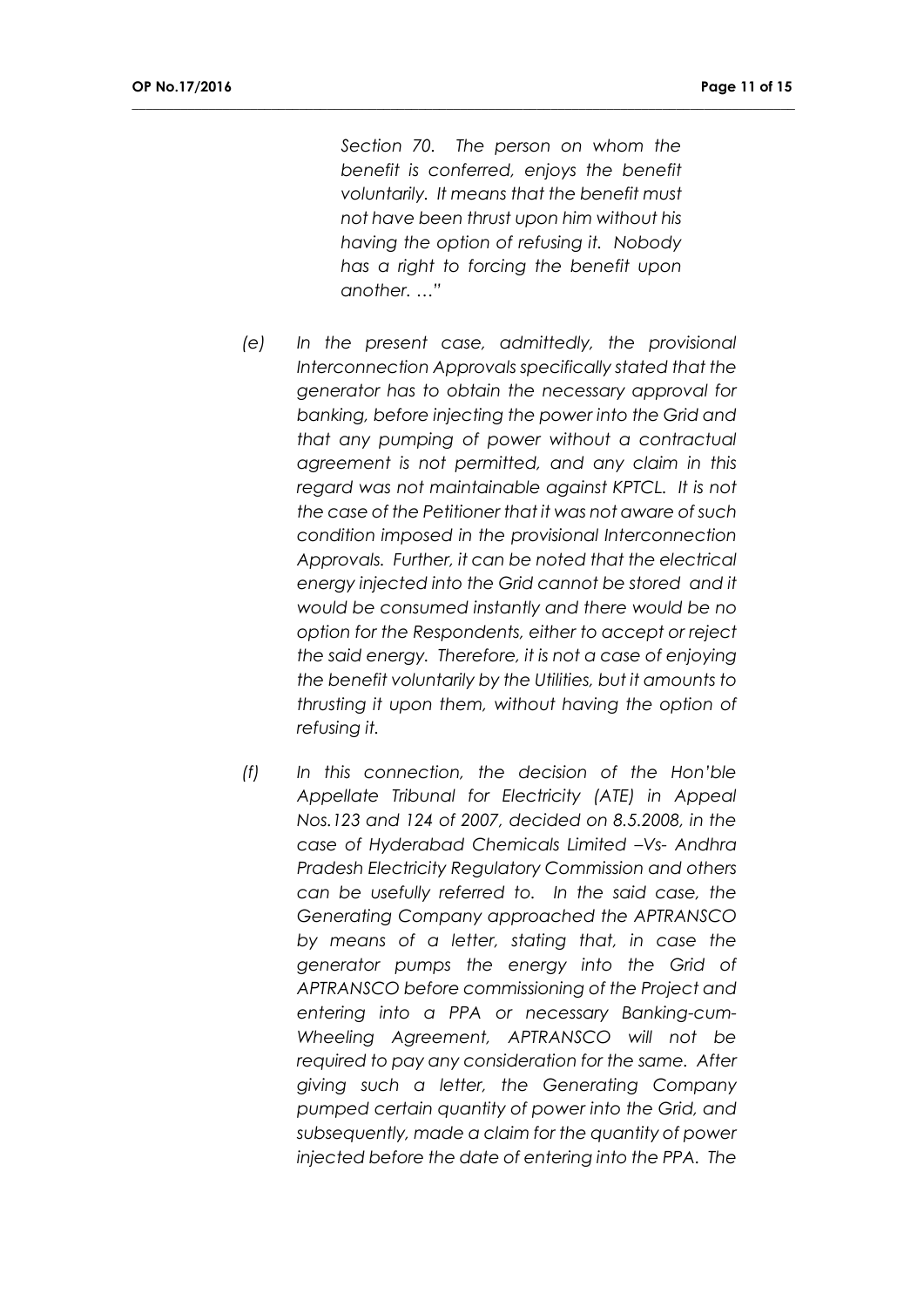*Hon'ble ATE has held that the principles under section 70 of the Contract Act cannot be applied in the facts and circumstances of that case, stating that the Appellant intended to deliver the energy gratuitously and there was no obligation on the person, to whom delivery had been made, to pay compensation to the former. In the present case, the first Respondent specifically instructed the Petitioner not to inject the energy till banking arrangement is entered into and that it would not make any payment for the energy injected in the meanwhile. Therefore, the decision of the Hon'ble ATE stated above would clearly apply to the present case. For the reasons stated above, we answer Issue No.(3) in the negative.*"

**\_\_\_\_\_\_\_\_\_\_\_\_\_\_\_\_\_\_\_\_\_\_\_\_\_\_\_\_\_\_\_\_\_\_\_\_\_\_\_\_\_\_\_\_\_\_\_\_\_\_\_\_\_\_\_\_\_\_\_\_\_\_\_\_\_\_\_\_\_\_\_\_\_\_\_\_\_\_\_\_\_\_\_\_\_\_\_\_\_\_\_\_\_\_\_**

(c) The learned counsel for the Petitioner has relied upon the decision of the Hon'ble Supreme Court, cited in AIR 1962 SC 779, in the case of *State of West Bengal -Vs- M/s. B.K. Mondal & Sons.* We have gone through the said decision and found that, this decision does not improve the case of the Petitioner in the present case, to any extent. In this decision, one of the ingredients required, for applicability of Section 70, is explained as follows:

> *"… In appreciating the scope and effect of the provisions of this Section it would be useful to illustrate how this Section would operate. If a person delivers something to another it would be open to the latter person to refuse to accept the thing or to return it; in that case S.70 would not come into operation. Similarly, if a person does something for another it would be open to the latter person not to accept what has been done by the former; in that case again S.70 would not apply. In other words, the person said to be made liable under S.70 always has the option not to accept the thing or to return it. It is only where he voluntarily accepts the thing or enjoys the work done that the liability under S.70 arises. …"*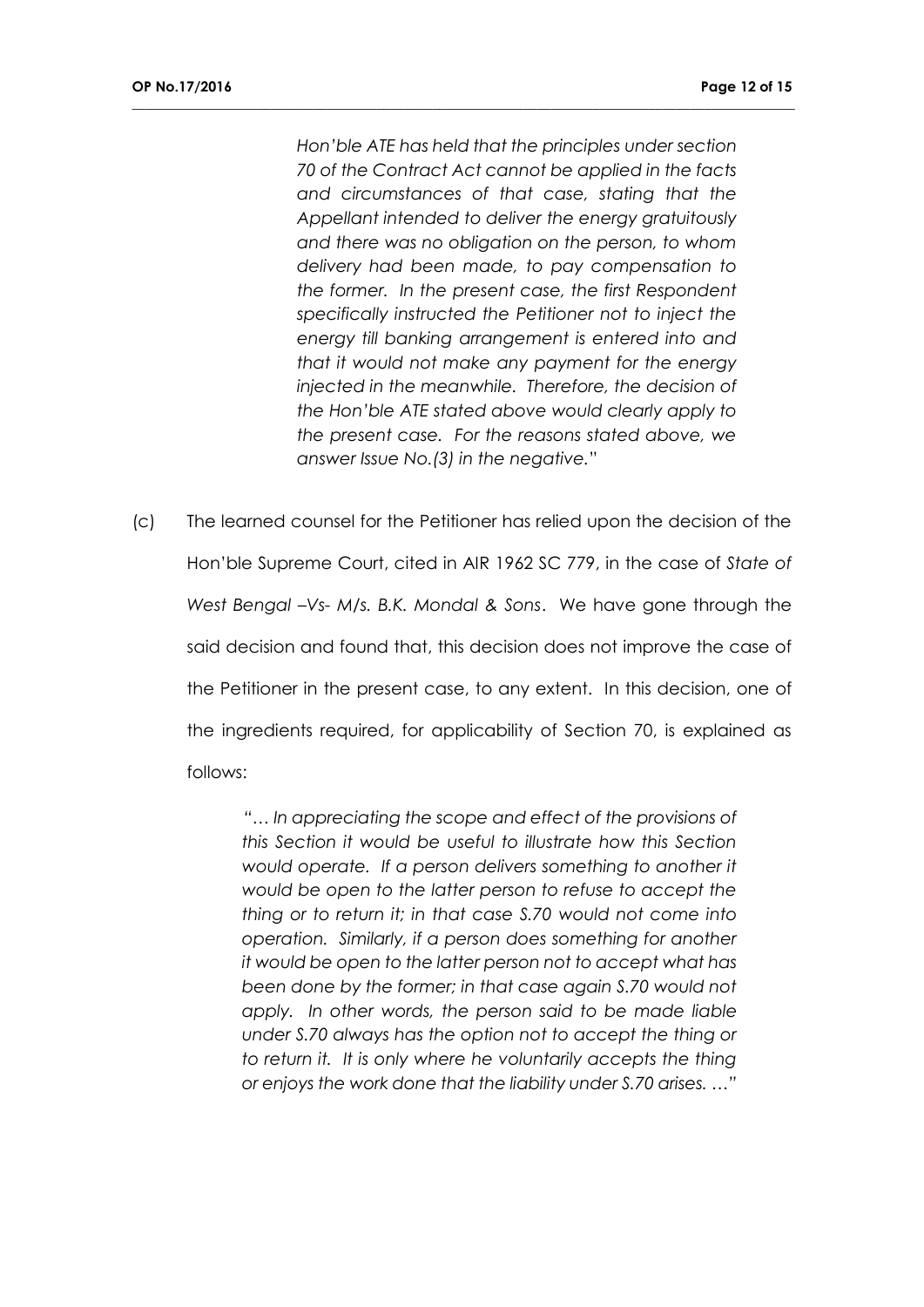(d) As already noted, the Distribution Licensee would have no opportunity to either accept or reject the energy, once it is injected into the Grid, without schedule and without the knowledge of such Licensee.

- (e) For the above reasons, we answer Issue No.(1), in the negative.
- 13) **ISSUE No.(2):** *Under what circumstance, the Petitioner could claim compensation for the energy injected into the Grid, prior to execution of the W&BA and whether the Petitioner has made out such a case for claiming compensation?*
- (a) This Commission has taken the view in the aforesaid OP No.32/2014 (*Lalpur Wind Energy Private Limited* case) that, only upon proof of negligence on the part of the Utilities in processing and approving the application for open access and in executing the W&BA, the person injecting the power into Grid could claim compensation for the period, during which such delay had occurred.
- (b) The procedure, for processing and approving of the application for open access and the execution of the W&BA, is stated in Regulation 9 of the KERC (Terms and Conditions for Open Access) Regulations, 2004 (hereinafter referred to as the "O.A. Regulations, 2004"). This Regulation 9 has been amended with effect from 08.10.2015. The approval for the open access and the approval for the execution of the W&BA, were granted in the present case by the Nodal Agency, through communication dated 28.09.2015. Therefore, the rights and liabilities of the parties should be decided as per the existing provisions, prior to the amendment of Regulation 9. This communication stated that, the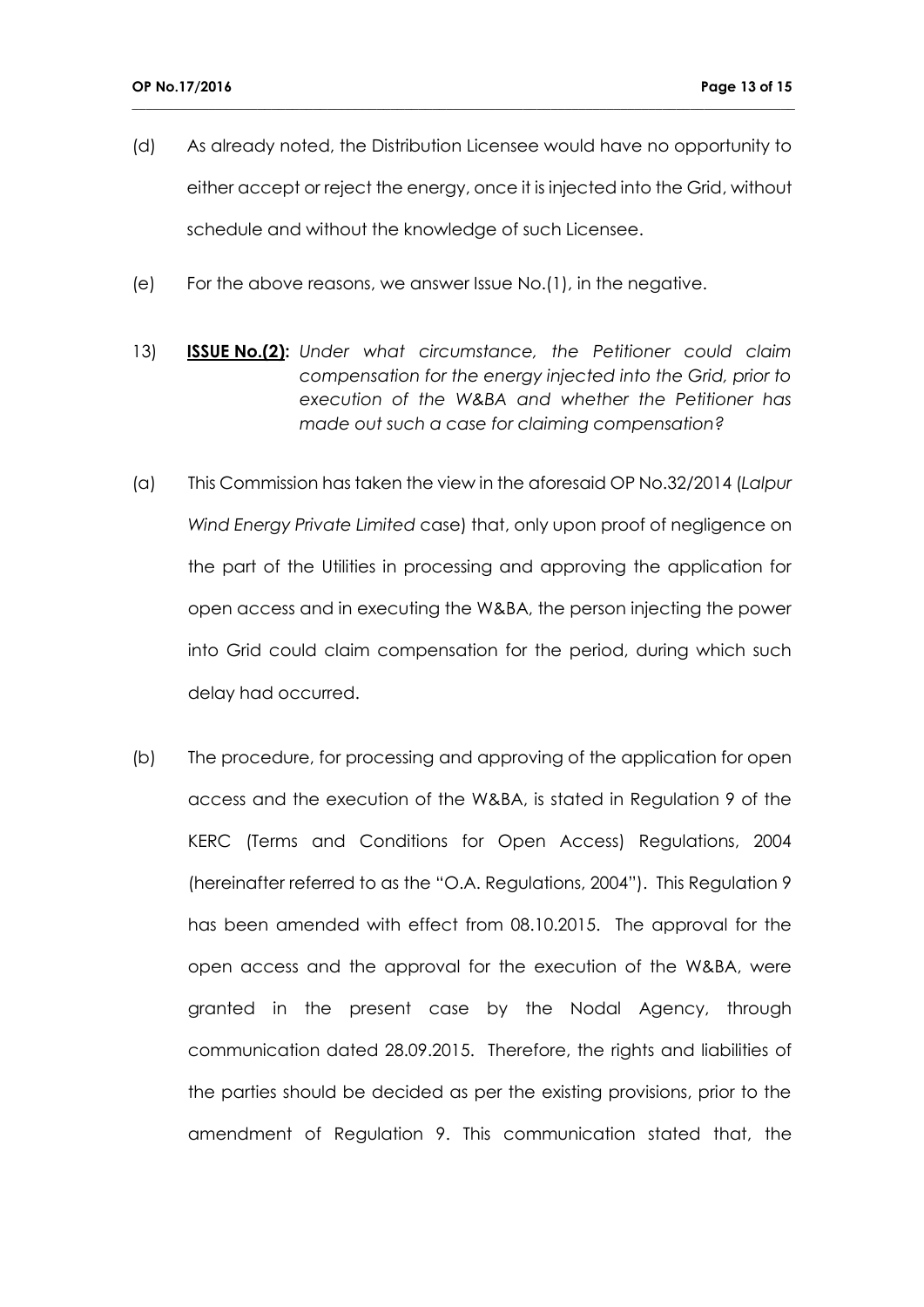Petitioner / Applicant was required to submit a draft W&BA, as per the standard Format, to different officials concerned, so as to initiate action to sign the said Agreement and to pay the Security Deposit of Rs.18,80,880/- in favour of the Chief Engineer, SLDC, before the commencement of wheeling of energy.

**\_\_\_\_\_\_\_\_\_\_\_\_\_\_\_\_\_\_\_\_\_\_\_\_\_\_\_\_\_\_\_\_\_\_\_\_\_\_\_\_\_\_\_\_\_\_\_\_\_\_\_\_\_\_\_\_\_\_\_\_\_\_\_\_\_\_\_\_\_\_\_\_\_\_\_\_\_\_\_\_\_\_\_\_\_\_\_\_\_\_\_\_\_\_\_**

(c) The averment in the Petition does not disclose the date on which the Petitioner submitted the draft W&BA to the different officials concerned and when it paid the said Security Deposit. As per Regulation 15 of the O.A. Regulations, 2004, the Petitioner was required to install Special Meters (ABT Meters), with specifications stated therein, before the actual wheeling of energy could take place. In the present case, as the approval for execution of the W&BA was granted on 28.09.2015, the existing Regulation of the O.A. Regulations, 2004 would apply. In the above-referred case, OP No.32/2014 (*Lalpur Wind Energy Private Limited* case) - a case arising prior to amendment of Regulation 9 of the O.A. Regulations, 2004, this Commission has narrated the circumstances, under which the negligence on the part of the officials concerned could be inferred, while processing the application for grant of open access and execution of the W&BA. As already noted, the Petitioner has not averred even a single fact, to infer negligence on the part of the officials concerned, while processing and executing the W&BA. For the above reasons, we hold that, the Petitioner has failed to make out a case for claiming compensation. Therefore, we answer Issue No.(2), accordingly.